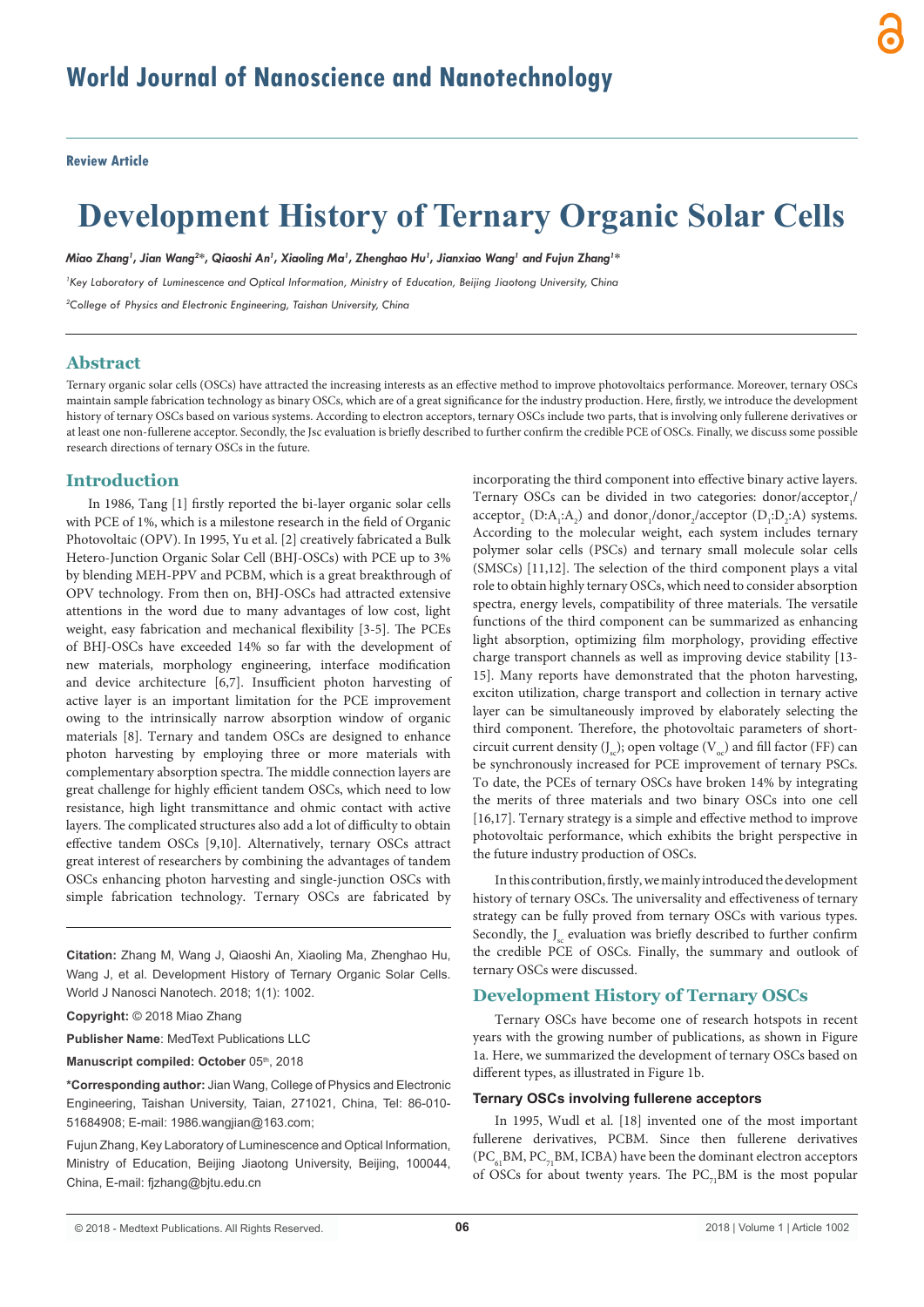

acceptor for high-performance OSCs due to strong absorption from ultraviolet to visible light range and good morphology as blended with great majority of donors. The fullerene derivatives also have the shortcomings of high cost, difficulty synthesis and limited chemical modification. Therefore, a series of polymer or small molecule donors with different chemical and physical properties were developed to obtain highly efficient OSCs. Ternary OSCs especially based on  $D_1/$  $D_2/A$  systems have been widely reported as an effective method to improve photovoltaic performance.

**D**<sub>1</sub>/**D**<sub>2</sub>/**A** based ternary PSCs (P/SM/FA and P/P/FA): The wide band gap polymer P3HT is the most commonly used electron donor materials [19-22]. At the early age, most of ternary PSCs are based on P3HT:PC<sub>7</sub>, BM as the host system. The different types of donors were selected as the third component to improve the PCE of P3HT-based PSCs. In 2009, Honda et al. [23] reported dye-sensitized ternary PSCs with PCE of 2.7% by introducing the near-infrared dye molecule (SiPc) as the third component into P3HT/PCBM based host system. The SiPc molecules served not only as a photo sensitizer to enhance photon harvesting but as an energy transfer agent to improve P3HT excitons utilization. In 2010, Koppe et al. [24] firstly took a narrow band gap polymer PCPDTBT as the third component to improve the performance of P3HT/PCBM based PSCs. The charge transfer between PCPDTBT and P3HT can occur in ternary active layers, where hole and electron are mainly transported via P3HT and PCBM matrix, respectively. The PCE of ternary PSCs was improved from 2.5% to 2.8% with 20 wt% PCPDTBT content. In 2011, Xu et al. [25] synthesized insoluble CuMePc nanocrystals and incorporated it into P3HT/PCBM based PSCs to increase the carrier mobility and photon harvesting. The ternary PSCs with a P3HT:CuMePc:PCBM (1:1:2) composition exhibited the best PCE of 5.3%. In 2012, Yang et al. [26] firstly raised parallel-like bulk hetero junction (PBHJ) in TAZ/DTBT/ PCBM and DTffBT/DTPyT/PCBM based two ternary PSCs. In this PBHJ, free charge carriers generated on two donors would travel through their respective corresponding donor/polymer networks to the electrodes, equivalent to a parallel-like connection. In 2013, Huang et al. [27] successfully constructed ternary PSCs with PCE 4.5% via incorporating squaraine dye SQ into P3HT/PC71BM based system. The energy transfer from P3HT to SQ was demonstrated by ultrafast TA experiments, which is an effective mechanism to enhance performance of ternary PSCs due to improved exciton migration over long distances. Later, narrow bad gap polymers have attracted great concerns due to their stronger light absorption in the Near Infrared (NIR) range and much deeper HOMO energy levels as well as better

morphology with fullerene derivatives than P3HT. In 2014, Lu et al. [28] developed novel ternary PSCs by incorporating PID2 into a PTB7:PC<sub>7</sub>, BM host system. The PCE of 8.22% was obtained for ternary PSCs with 10% PID2 in donors, mainly due to improved light harvesting, energy level cascading and optimized device morphology. In 2015, Zhang et al. [29] reported alloy-model ternary PSCs including one polymer (PTB7-Th), one small molecule  $(p-DTS-(FBTTH_2)_2)$ and one acceptor ( $PC_{71}BM$ ). A notable PCE of 10.5% was obtained due to the enhanced crystallinity and the face-on orientation in ternary active layers by adding the high-crystalline small molecule of p-DTS-(FBTTH2)2. In 2016, Kumari et al. [30] investigated ternary PSCs comprising DR3TSBDT:PTB7-Th as a donor and PC<sub>71</sub>BM as an acceptor in detail. A state-of-the-art PCE as high as 12.1% was obtained from ternary OSCs with 25 wt% DR3TSBDT, which is the highest PCE value of fullerene-based ternary PSCs reported so far. In 2017, Zhang et al. [31] reported highly efficient and thick-film ternary PSCs (11.40%) by blending a nematic liquid crystalline small molecule BTR into PTB7-Th: $PC_{71}$ BM binary PSCs. The results show that the introduction of highly crystalline small molecule donors into ternary OSCs is an effective means to enhance the charge transport and thus is suitable to fabricate thick-films ternary OSCs for roll-toroll production.

**D**<sub>1</sub>/**D**<sub>2</sub>/**A** based ternary SMSCs(SM/SM/FA): Compared with polymers, small molecules have many merits of high purity, welldefined molecular structure, definite molecular weight, less batch-tobatch variation and high charge carrier mobility [32,33]. The SMSCs have attracted more and more attentions while the PCEs of SMSCs are relatively behind of that of PSCs due to difficult morphology manipulation. The highly efficient ternary SMSCs are rarely reported. In 2015, An et al. [34] presented solution-processed ternary SMSCs with two low band gap small molecular materials (SMPV1 and DIB-SQ) as donors and PC71BM as acceptor. The PCE of 7.4% was obtained for ternary SMSCs by doping 10 wt% DIB-SQ in donors due to the synergistic enhancement of photon harvesting, exciton dissociation, charge carrier transport and collection. In 2016, Tan et al. [35] fabricated ternary SMSCs by combining  $DPPEZnP-THE(D_1)$ with  $DPP(TBFu)_{2}(D_{2})$  and  $PC_{61}BM$ . The optimized ternary SMSCs produced over 7% PCE because of enhanced the crystallinity and domain purity in ternary active layer, which is rare in  $PC_{61}$ BM-based OSCs. In the same year, An et al. [36] achieved PCE of 10.16% for ternary SMSCs with DRCN5T and DR3TSBDT as donors,  $PC_{7}$ BM as acceptor. In 2017, Nian et al. [37] reported highly efficient ternary SMSCs using two electron donors  $(p-DTS(FBTTh_2)_2)$  and  $ZnP$ )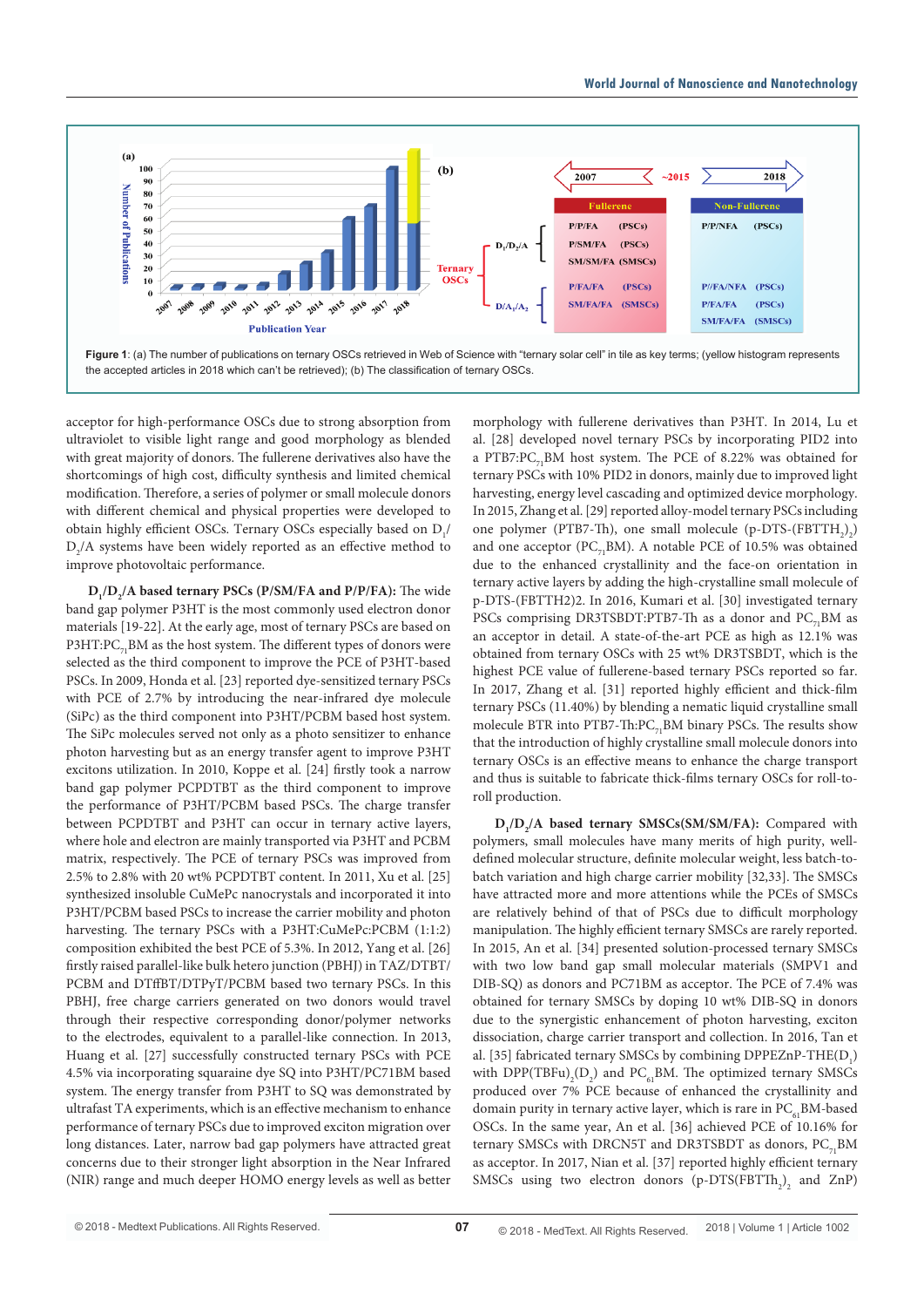and  $PC_{71}$ BM. Such a combination works well and simultaneously improved  $J_c$  to17.99 mA cm<sup>-2</sup> and FF to 77.2% of ternary SMSCs, yielding a milestone PCE of 10.97%. This PCE and FF is the highest value of ternary SMSCs reported so far.

**D/A1 /A2 based ternary PSCs and SMSCs (P/FA/FA and SM/ FA/FA):** Before 2016, the development of  $D/A_1/A_2$  based ternary OSCs are limited owing to the lack of electron acceptors. The ICBA/  $PC_{71}$ BM or ICBA/PC<sub>61</sub>BM is only possible selection to fabricate ternary OSCs. In 2011, Khlyabich et al. [38] reported P3HT/ICBA/ PCBM based ternary PSCs and observed that  $V_{oc}$  of the ternary PSCs could be tuned between  $V_{\alpha}$  values of the corresponding binary PSCs. In 2013, Street et al. [39] proposed alloy model to explain the changed  $V<sub>oc</sub>$  in P3HT-based ternary PSCs via charge transfer state measurement. In 2015, Kim et al. [40] chose two ternary SMSCs,  $DR3TBDTT:PC_{71}BM:PC_{61}BM$  and  $DR3TBDTT:PC_{71}BM:ICBA$ , to investigate crystallization behavior and interactions among the three components. The nano phase crystalline structures were formed in two ternary active layers, resulting in the highest PCE of 3.04% and 5.11% of two ternary SMSCs, respectively. In 2015 and 2016, Cheng et al. [41,42] fabricated PTB7/ICBA/PC<sub>71</sub>BM and PTB7-Th/ICBA/  $PC_{71}$ BM based ternary PSCs, respectively. The optimized ternary PSCs exhibit the PCE of 8.88% and 10.5%, which is mainly attributed to the alloy acceptor (ICBA/PC<sub>71</sub>BM) formation for tunable  $V_{\alpha}$  and improved J<sub>sc</sub> and FF.

#### **Ternary OSCs involving non-fullerene acceptors**

The non-fullerene acceptors (NFAs) have been studied since 1986 while the PCEs of NFA-based OSCs lag far behind that of FA-based OSCs for a long time due to poor active layer morphology [43,44]. Until 2015, Lin et al. [45] designed a star NFA, ITIC, which exhibits a PCE of 6.8% when blended with PTB7-Th, comparable to  $PC_{61}BM$ -based OSCs. The PCEs of NFA-based OSCs have increased dramatically since 2015 with effective NFAs similar to the ITIC structure [46]. A series of efficient NFAs further promote the development of ternary OSCs especially based on  $D/A<sub>1</sub>/A<sub>2</sub>$  system.

**D**<sub>1</sub>/**D**<sub>2</sub>/**A** based ternary non-fullerene PSCs (P/P/NFA): In 2016, Hwang et al. [47] reported the first highly efficient ternary non-fullerene PSCs with two polymer donors, PSEHTT and PBDTT-FTTE, and a new small molecule acceptor, DBFI-EDOT. The maximum PCE of 8.52% was obtained in the ternary PSCs with DBFI-EDOT:PSEHTT:PBDTT-FTTE=20:9:1 wt/wt, resulting from significantly increased  $J<sub>s</sub>$  due to extended the NIR absorption by PBDTT-FTTE. In 2017, Yu et al. [48] and Ma et al. [49] fabricated J51:PTB7-Th:ITIC and PTB7-Th:PBDB-T:IEICO-4F based ternary PSCs with PCE of 9.7% and 11.6%, respectively. In 2018, the PCE of 12.27% was obtained for ternary PSCs with PBDB-T:PTB7- Th:SFBRCN as active layers reported by Xu et al. [50], which is the highest PCE value of  $D_1/D_2/A$  based ternary non-fullerene PSCs. Ternary all-PSCs have aroused wide concerns with the distinctive advantages of outstanding thermal and mechanical stabilities and facile modification of the chemical and electronic properties of active layer components. In 2016, Benten et al. [51] successfully fabricated ternary all-PSCs with PBDTTT-EFT/PCDTBT/N2200 as the active layers. The PCE of 6.65% was obtained for ternary all-PSCs containing 10 wt% PCDTBT in donors. In 2017, Li et al. [52] demonstrated that the PCE of PTB7-Th:PNDI-T10 all-PSCs can be improved by incorporating a polymer PBDTTS-FTAZ as the second donor. The optimized ternary all-PSCs attain PCEs of 9.0% in both the conventional and inverted devices. In 2018, ternary all-PSCs with

a high PCE of 9.56% and an impressive FF of 75.7% were achieved by blending PBTA-Si with PTzBI-Si and N2200, which is the highest PCE and FF values of current ternary all-PSCs reported by Fan et al. [53] The NFAs are very picky with the donors, leading to the relatively large difficulty to obtain highly efficient  $D_1/D_2/A$  based ternary nonfullerene PSCs.

D/A<sub>1</sub>/A<sub>2</sub> based ternary non-fullerene PSCs (P/NFA/NFA): Various NFAs with different band gaps and energy levels provide enough chance to design P/NFA/NFA based ternary non-fullerene PSCs. Many NFAs exhibit good compatibility benefiting from their similar chemical structures, which is propitious to form good morphology of ternary active layers. In 2016, Baran et al. [54] reported the highly efficient and stable P3HT (7.7  $\pm$  0.1%) based ternary PSCs in an inverted architecture combining with two non-fullerene acceptors of IDFBR and IDTBR. This discovery revives the use of P3HT in high-performance OSCs, reducing the efficiency-stabilitycost gap of commercialized ternary PSCs. The PCE of ternary PSCs can arrive to  $11.0 \pm 0.4\%$  by replacing the P3HT with the low-band gap polymer PCE10. In 2017, Jiang et al. [55] fabricated ternary PSCs with PBDB-T:ITM:ITCN as the active layers and a highest PCE of 12.16% was observed, which is higher than the PBDB-T:ITM-based PSCs with 10.89% PCE and PBDB-T:ITCN-based PSCs with 2.21% PCE. Zhang et al. [56] reported efficient ternary non-fullerene polymer solar cells with PCE of 11.92% and FF of 76.5%, which is attributed to the excellent compatibility of PBDB-T, IDT6CN-M and ITCPTC as well as complementary photovoltaic properties of two binary PSCs. In 2018, Ma et al. [57] reported PBDB-T:INPIC-4F:MeIC1 based highly efficient ternary PSCs by integrating the advantages of materials and two binary cells. The optimized ternary PSCs exhibit a high PCE of 13.73% with 50 wt% MeIC1 in acceptors, resulting from the simultaneously improved  $J_{\text{tot}}$  of 21.86 mAcm<sup>-2</sup>, V of 0.88 V and FF of 71.39%. Shortly afterwards, the PCE of ternary non-fullerene PSCs was further refreshed by Zhang et al. [58]. They employed a polymer donor (PBDT-T-2F) and two NFAs with similar chemical structure but very different photoelectric properties to fabricate ternary PSCs. The optimized ternary PSCs delivered a PCE of 14.18%, which is the top PCE value of ternary OSCs reported so far. The P/NFA/NFA based ternary non-fullerene PSCs might be the most promising candidates to achieve high PCE even over 15% for commercial standards.

**D/A1 /A2 based ternary PSCs and SMSCs (P/FA/NFA and SM/FA/NFA):** Fullerene derivatives own the advantages of strong ultraviolet-light absorption, three-dimensional electron transport property and high electron mobility. NFAs have the advantages of strong absorption in visible and NIR region, easily tunable energy levels, controllable film morphology and improved stability. Combing fullerene derivatives with NFAs together to fabricate ternary PSCs might be a promising strategy to improve device performance. In 2016, Lu et al. [59] presented P/FA/NFA based ternary PSCs for the first time by blending  $PC_{7}$ BM into PPBDTBT:ITIC host system. The PCE of ternary PSCs was largely boosted to 10.4% ( $\approx$ 35% enhancement relative to the control devices) by combining the merits of  $PC_{71}$ BM and ITIC. Subsequently, Zhao et al. [60] improved the photovoltaic performance of PBDB-T:IT-M-based PSCs by introducing B is [70]PCBM as the third component. An outstanding PCE of 12.2% was achieved for the optimized ternary PSCs due to the enhanced photon harvesting and effective diffusion of exciton in ternary active layers. In 2017, Xiao et al. [61] designed an ultranarrow band gap NFA of CO*<sup>i</sup>* 8DFIC, which exhibit a 10.48% PCE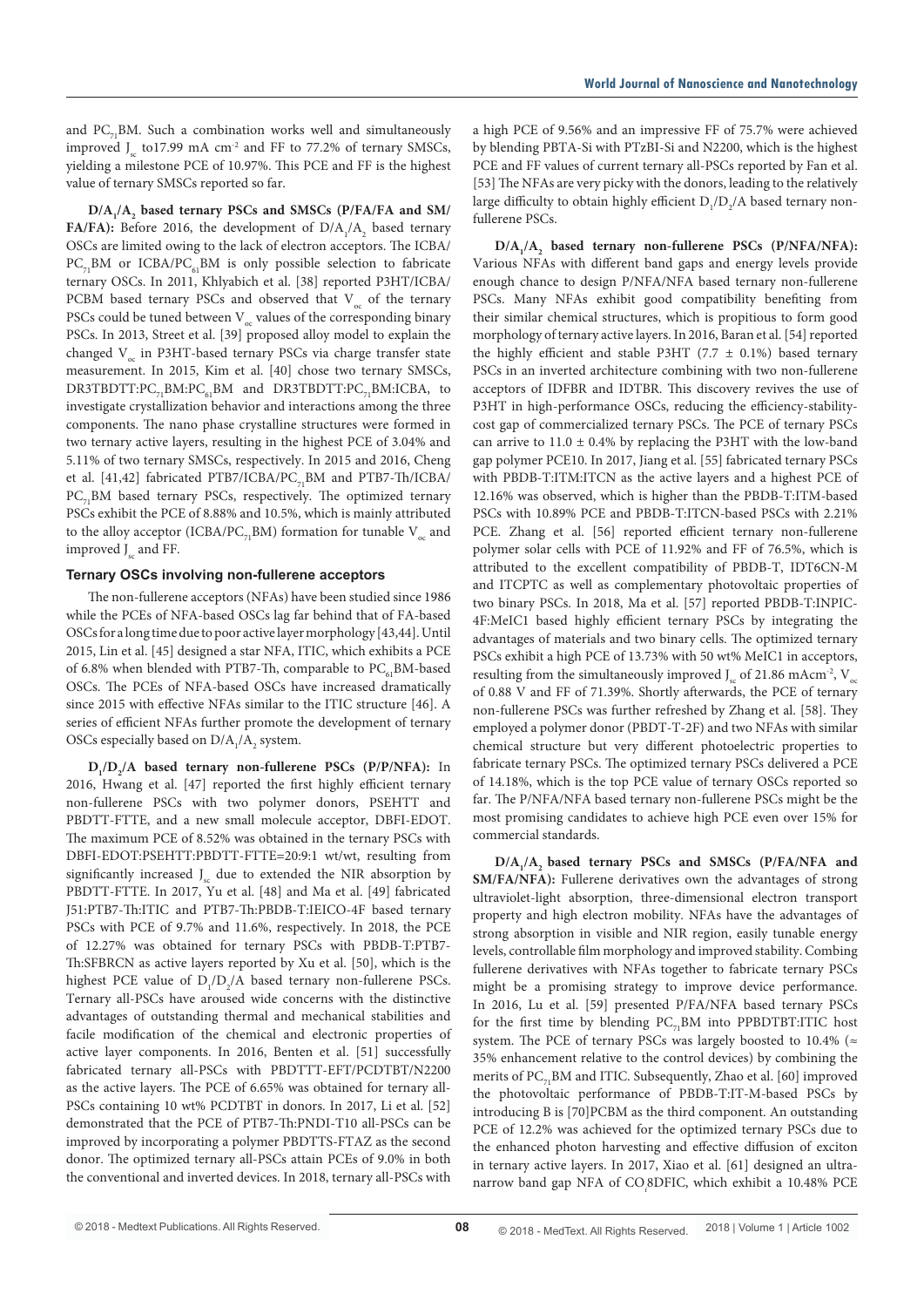when blended with the PTB7-Th. The PCE can be further increased to 14.08% by incorporating 30 wt%  $PC_{71}$ BM in acceptors, which the highest PCE value of P/FA/NFA based ternary PSCs. In 2018, Gao et al. [62] also fabricated highly efficient ternary PSCs with PCE of 13.54% based on PTB7-Th:3TT-FIC:PC<sub>71</sub>BM as the active layers. The PCE enhancement was mainly ascribed to the improved EQE response in the visible range and charge transport in ternary active layers by blending the  $PC_{71}$ BM. Ternary PSCs combining fullerene derivatives with NFAs have been demonstrated as an effective strategy to improve device performance. In contrast, the SM/FA/NFA based ternary SMSCs are rarely reported owing to the absence of effective small molecule donors. In 2017, Zhang et al. [63] achieved ternary SMSCs with PCE of 10.48% consisting of two acceptors (IDIC and PC<sub>71</sub>BM) and a donor (DRTB-T). The PCE of ternary SMSCs would be further improved in the future by synthesizing more effective small molecule donors matched well with NFAs.

# **The Evaluation of Short-Circuit Current Density**

It is well known that the PCE of OSCs is determined by the product of  $J_{sc}$ ,  $V_{oc}$  and FF divided by the input power (1,000 W/m<sup>2</sup>). The J<sub>sc</sub> is a relatively contentious parameter because many uncertain factors would lead to an inflated measured J<sub>sc</sub> value, such as effective area, light intensity. It is very important to evaluate the J<sub>sc</sub> accuracy for credible PCE of OSCs. Sending the prepared OSCs to a professional certification authority for PCE measurement might be the best method to demonstrate the real experimental data. So far, the method is difficult to put into effect due to the lacking of mature encapsulation technology and unified measurement standard in the organic photovoltaic field. Another feasible way is that using EQE spectra of OSCs to calculate the  $J_{ss}$ , which should be close to the measured  $J_{ss}$  of the corresponding OSCs with deviation less than 5%. The calculated J sc of OSCs is equal to the integral of the product of EQE response and incident solar spectral irradiance at different wavelength. Figure 2a exhibits the calculated  $J_s$ s of PSCs according to the AM 1.5 solar

light radiation spectrum and assuming the EQE values of 75% in the whole spectral range. As seen from Figure 2b, the solid and dotted line represent the real and assumed EQE spectra of binary (black) and ternary PSCs (red), respectively. When the absorption edge of binary active layer is about 960 nm, the maximum theoretical calculated J<sub>u</sub> is 26.78 mA/cm<sup>2</sup>. The maximum theoretical calculated  $J_{sc}$  can be slightly increased to 28.39 mA/cm<sup>2</sup> if the absorption edge is red-shifted to 1,000 nm by incorporating the third component. Obviously, the theoretical calculated J<sub>sc</sub> should be much larger than the real value because the area of rectangle (EQE=75% and X axis) is much larger than the area surrounded by real EQE spectrum and X axis. The real J sc values are increased from 22.98 mA/cm2 of binary PSCs to 24.13 mA/cm2 of ternary PSCs, which should be acceptable. If the measured J sc is very close to theoretical calculated value, we should pay more attention to the measured  $J_{cs}$  to further check the measurement conditions.

## **Summary and Outlook**

Ternary OSCs can improve device performance at the same time maintain simple fabrication technology, which is a great significant in future industry production. The future development of ternary OSCs may concentrate on the followings: (1) More functions of the third component should be explored to further improve the PCE of ternary OSCs by designing new materials; (2) The working mechanism of ternary PSCs need to be further investigated, including charge transfer, energy transfer, parallel-linkage structure, alloy model and coexist of multiple mechanisms; (3) The stability study of ternary OSCs should be carried out; (4) Ternary strategy could be used to fabricate highly efficient thick-film OSCs, large-scale OSCs or semitransparency OSCs for diversified commercial applications of OSCs.

# **Acknowledgement**

This research was funded by the Fundamental Research Funds for the Central Universities (2018YJS168), National Natural Science Foundation of China (61377029, 61564003, 61675017, 61705161).



#### **References**

- 1. [Tang CW. Two-layer organic photovoltaic cell. Appl Phys Lett.](https://aip.scitation.org/doi/10.1063/1.96937)  [1986;48\(2\):183.](https://aip.scitation.org/doi/10.1063/1.96937)
- 2. [Yu G, Gao J, Hummelen JC, Wudl F, Heeger FJ. Polymer Photovoltaic](http://science.sciencemag.org/content/270/5243/1789/tab-article-info)  [Cells: Enhanced Efficiencies via a Network of Internal Donor-Acceptor](http://science.sciencemag.org/content/270/5243/1789/tab-article-info)  [Heterojunctions. Science. 1995;270\(5243\):1789-91.](http://science.sciencemag.org/content/270/5243/1789/tab-article-info)
- 3. [Zhang G, Zhao J, Chow PCY, Jiang K, Zhang J, Zhu Z, et al. Nonfullerene](https://www.ncbi.nlm.nih.gov/pubmed/29557657)  [Acceptor Molecules for Bulk Heterojunction Organic Solar Cells. Chem](https://www.ncbi.nlm.nih.gov/pubmed/29557657)  [Rev. 2018;118\(7\):3447-507.](https://www.ncbi.nlm.nih.gov/pubmed/29557657)
- 4. [Wang W, Zhang F, Du M, Li L, Zhang M, Wang K, et al. Highly](https://pubs.acs.org/doi/abs/10.1021/acs.nanolett.6b05418)  [Narrowband Photomultiplication Type Organic Photodetectors. Nano](https://pubs.acs.org/doi/abs/10.1021/acs.nanolett.6b05418)  [Lett. 2017;17\(3\):1995-2002.](https://pubs.acs.org/doi/abs/10.1021/acs.nanolett.6b05418)
- 5. [Wang W, Zhao D, Zhang F, Li L, Du M, Wang C, et al. Highly Sensitive](https://onlinelibrary.wiley.com/doi/abs/10.1002/adfm.201703953)  [Low-Bandgap Perovskite Photodetectors with Response from Ultraviolet](https://onlinelibrary.wiley.com/doi/abs/10.1002/adfm.201703953)  [to the Near-Infrared Region. Adv Funct Mater. 2017;27\(42\):1703953.](https://onlinelibrary.wiley.com/doi/abs/10.1002/adfm.201703953)
- 6. [Liu XY, Yan YJ, Yao Y, Liang ZQ. Ternary blend strategy for achieving](https://onlinelibrary.wiley.com/doi/abs/10.1002/adfm.201802004)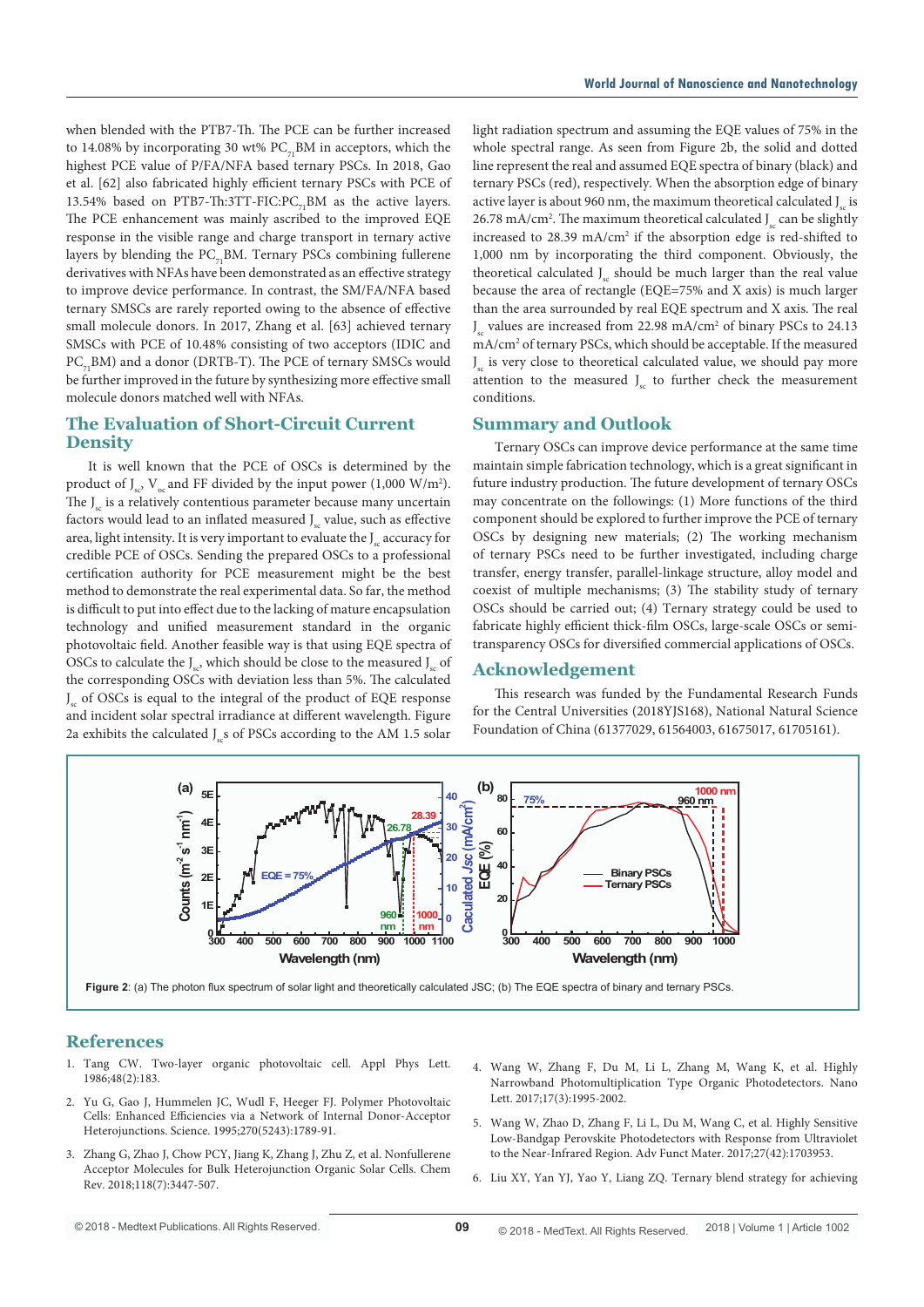[high-efficiency organic solar cells with nonfullerene acceptors involved.](https://onlinelibrary.wiley.com/doi/abs/10.1002/adfm.201802004)  [Adv Funct Mater. 2018;28\(29\):1802004.](https://onlinelibrary.wiley.com/doi/abs/10.1002/adfm.201802004)

- 7. [Xu W, Gao F. The progress and prospects of non-fullerene acceptors in](https://pubs.rsc.org/en/content/articlelanding/2018/mh/c7mh00958e#!divAbstract)  [ternary blend organic solar cells. Mater Horiz. 2018;5\(2\):206-21.](https://pubs.rsc.org/en/content/articlelanding/2018/mh/c7mh00958e#!divAbstract)
- 8. [An Q, Zhang F, Zhang J, Tang W, Deng Z, Hu B. Versatile ternary organic](https://pubs.rsc.org/en/content/articlelanding/2016/ee/c5ee02641e#!divAbstract)  [solar cells: a critical review. Energy Envir Sci. 2016;9\(2\):281-322.](https://pubs.rsc.org/en/content/articlelanding/2016/ee/c5ee02641e#!divAbstract)
- 9. [Zhang M, Zhang F, Wang J, An QS, Sun QQ. Efficient Ternary](https://www.researchgate.net/publication/283634403_Efficient_Ternary_Polymer_Solar_Cells_with_Parallel-linkage_Structure)  [Polymer Solar Cells with Parallel-linkage Structure. J Mater Chem C.](https://www.researchgate.net/publication/283634403_Efficient_Ternary_Polymer_Solar_Cells_with_Parallel-linkage_Structure)  [2015;3\(45\):11930.](https://www.researchgate.net/publication/283634403_Efficient_Ternary_Polymer_Solar_Cells_with_Parallel-linkage_Structure)
- 10. [Zhang M, Zhang FJ, An QS, Sun QQ, Wang J, Li LL, et al. High efficient](https://www.sciencedirect.com/science/article/pii/S0927024815002482)  [ternary polymer solar cells based on absorption complementary materials](https://www.sciencedirect.com/science/article/pii/S0927024815002482)  [as electron donor. Sol Energy Mater Sol Cells. 2015;141:154-61.](https://www.sciencedirect.com/science/article/pii/S0927024815002482)
- 11. [Zhang M, Zhang FJ, An QS, Sun QQ, Wang WB, Zhang J, et al. Highly](https://www.sciencedirect.com/science/article/pii/S2211285516000835)  [efficient ternary polymer solar cells by optimizing photon harvesting and](https://www.sciencedirect.com/science/article/pii/S2211285516000835)  [charge carrier transport. Nano Energy. 2016;22:241-54.](https://www.sciencedirect.com/science/article/pii/S2211285516000835)
- 12. [An QS, Zhang FJ, Sun QQ, Zhang M, Zhang J, Tang WH, et al. Efficient](https://www.sciencedirect.com/science/article/pii/S2211285516301422)  [organic ternary solar cells with the third component as energy acceptor.](https://www.sciencedirect.com/science/article/pii/S2211285516301422)  [Nano Energy. 2016;26:180-91.](https://www.sciencedirect.com/science/article/pii/S2211285516301422)
- 13. [Hu ZH, Zhang FJ, An QS, Zhang M, Ma XL, Wang J, et al. Ternary](https://pubs.acs.org/doi/abs/10.1021/acsenergylett.8b00100)  [nonfullerene polymer solar cells with a power conversion efficiency](https://pubs.acs.org/doi/abs/10.1021/acsenergylett.8b00100)  [of 11.6% by inheriting the advantages of binary cells. ACS Energy Lett.](https://pubs.acs.org/doi/abs/10.1021/acsenergylett.8b00100)  [2018;3\(3\):555-61.](https://pubs.acs.org/doi/abs/10.1021/acsenergylett.8b00100)
- 14. Ma XL, Zhang FJ, An QS, Sun QQ, Zhang M, Miao JL, et al. A liquid crystal material as the third component for ternary polymer solar cells with an efficiency of 10.83% and enhanced stability. J Mater Chem A. 2017;5(25):13145-53.
- 15. [Wang JX, Gao W, An QS, Zhang M, Ma XL, Hu ZH, et al. Ternary non](https://pubs.rsc.org/en/content/articlelanding/2018/ta/c8ta03453b#!divAbstract)[fullerene polymer solar cells with an efficiency of 11.6% by simultaneously](https://pubs.rsc.org/en/content/articlelanding/2018/ta/c8ta03453b#!divAbstract)  [optimizing photon harvesting and phase separation. J Mater Chem A.](https://pubs.rsc.org/en/content/articlelanding/2018/ta/c8ta03453b#!divAbstract)  [2018;6\(25\):11751-8.](https://pubs.rsc.org/en/content/articlelanding/2018/ta/c8ta03453b#!divAbstract)
- 16. [Yu RN, Yao HF, Hou JH. Recent progress in ternary organic solar cells](https://www.researchgate.net/publication/322377522_Recent_Progress_in_Ternary_Organic_Solar_Cells_Based_on_Nonfullerene_Acceptors)  [based on nonfullerene acceptors. Adv Energy Mater. 2018:1702814.](https://www.researchgate.net/publication/322377522_Recent_Progress_in_Ternary_Organic_Solar_Cells_Based_on_Nonfullerene_Acceptors)
- 17. [Huang H, Yang L, Sharma B. Recent advances in organic ternary solar](https://pubs.rsc.org/en/content/articlelanding/2017/ta/c7ta00887b#!divAbstract)  [cells. J Mater Chem A. 2017;5\(23\):11501-17.](https://pubs.rsc.org/en/content/articlelanding/2017/ta/c7ta00887b#!divAbstract)
- 18. [Hummelen JC, Knight BW, LePeq F, Wudl F, Yao J, Wilkins CL.](https://pubs.acs.org/doi/abs/10.1021/jo00108a012)  [Preparation and Characterization of Fulleroid and Methanofullerene](https://pubs.acs.org/doi/abs/10.1021/jo00108a012)  [Derivatives. The J Org Chem. 1995;60\(3\):532-8.](https://pubs.acs.org/doi/abs/10.1021/jo00108a012)
- 19. [Li G, Zhu R, Yang Y. Polymer solar cells. Nat Photonics. 2012;6:153-61.](https://www.nature.com/articles/nphoton.2012.11)
- 20. [Wang WB, Zhang FJ, Bai HT, Li LL, Gao ML, Zhang M, et al.](http://pubs.rsc.org/en/content/articlelanding/2016/nr/c6nr00079g/unauth#!divAbstract)  [Photomultiplication photodetectors with P3HT:fullerene-free material as](http://pubs.rsc.org/en/content/articlelanding/2016/nr/c6nr00079g/unauth#!divAbstract)  [the active layers exhibiting a broad response. Nanoscale. 2016;8\(10\):5578-](http://pubs.rsc.org/en/content/articlelanding/2016/nr/c6nr00079g/unauth#!divAbstract) [86.](http://pubs.rsc.org/en/content/articlelanding/2016/nr/c6nr00079g/unauth#!divAbstract)
- 21. [Miao JL, Zhang FJ, Du MD, Wang WB, Fang Y. Photomultiplication](https://www.researchgate.net/publication/322852972_Photomultiplication_Type_Organic_Photodetectors_with_Broadband_and_Narrowband_Response_Ability)  [Type Organic Photodetectors with Broadband and Narrowband Response](https://www.researchgate.net/publication/322852972_Photomultiplication_Type_Organic_Photodetectors_with_Broadband_and_Narrowband_Response_Ability)  [Ability. Adv Opt Mater. 2018;6\(8\):1800001.](https://www.researchgate.net/publication/322852972_Photomultiplication_Type_Organic_Photodetectors_with_Broadband_and_Narrowband_Response_Ability)
- 22. [Miao J, Zhang F, Lin Y, Wang W, Gao M, Li LL, et al. Highly Sensitive](https://onlinelibrary.wiley.com/doi/10.1002/adom.201600387)  [Organic Photodetectors with Tunable Spectral Response under Bi-](https://onlinelibrary.wiley.com/doi/10.1002/adom.201600387)[Directional Bias. Adv Opt Mater. 2016;4\(11\):1711-17.](https://onlinelibrary.wiley.com/doi/10.1002/adom.201600387)
- 23. [Honda S, Nogami T, Ohkita H, Benten H, Ito S. Improvement of the light](https://www.ncbi.nlm.nih.gov/pubmed/20356005)[harvesting efficiency in polymer/fullerene bulk heterojunction solar cells](https://www.ncbi.nlm.nih.gov/pubmed/20356005)  [by interfacial dye modification. ACS Appl Mater Interfaces. 2009;1\(4\):804-](https://www.ncbi.nlm.nih.gov/pubmed/20356005) [10.](https://www.ncbi.nlm.nih.gov/pubmed/20356005)
- 24. [Koppe M, Egelhaaf HJ, Dennler G, Scharber MC, Brabec CJ, Schilinsky](https://onlinelibrary.wiley.com/toc/16163028/20/2)  [P, et al. Near IR Sensitization of Organic Bulk Heterojunction Solar Cells:](https://onlinelibrary.wiley.com/toc/16163028/20/2)  [Towards Optimization of the Spectral Response of Organic Solar Cells.](https://onlinelibrary.wiley.com/toc/16163028/20/2)  [Adv Funct Mater. 2010;20\(2\):338-46.](https://onlinelibrary.wiley.com/toc/16163028/20/2)
- 25. [Xu ZX, Roy VAL, Low KH, Che CM. Bulk heterojunction photovoltaic cells](http://pubs.rsc.org/en/content/articlelanding/2011/cc/c1cc13827h#!divAbstract)  [based on tetra-methyl substituted copper\(II\) phthalocyanine](http://pubs.rsc.org/en/content/articlelanding/2011/cc/c1cc13827h#!divAbstract) : P3HT : PCBM [composite. Chem Commun. 2011;47\(34\):9654-6.](http://pubs.rsc.org/en/content/articlelanding/2011/cc/c1cc13827h#!divAbstract)
- 26. [Yang LQ, Zhou HX, Price SC, You W. Parallel-like bulk heterojunction](https://pubs.acs.org/doi/10.1021/ja211597w)  [polymer solar cells. J Am Chem Soc. 2012;134\(12\):5432-5.](https://pubs.acs.org/doi/10.1021/ja211597w)
- 27. [Huang JS, Goh T, Li XK, Sfeir MY, Bielinski EA, Tomasulo S, et al.](https://experts.illinois.edu/en/publications/polymer-bulk-heterojunction-solar-cells-employing-f�rster-resonan)  [Polymer bulk heterojunction solar cells employing Förster resonance](https://experts.illinois.edu/en/publications/polymer-bulk-heterojunction-solar-cells-employing-f�rster-resonan)  [energy transfer. Nat Photonics. 2013;7\(6\):479-85.](https://experts.illinois.edu/en/publications/polymer-bulk-heterojunction-solar-cells-employing-f�rster-resonan)
- 28. [Lu LY, Xu T, Chen W, Landry ES, Yui LP. Ternary blend polymer](https://www.nature.com/articles/nphoton.2014.172?lang=en)  [solar cells with enhanced power conversion efficiency. Nat Photonics.](https://www.nature.com/articles/nphoton.2014.172?lang=en)  [2014;8\(9\):716-22.](https://www.nature.com/articles/nphoton.2014.172?lang=en)
- 29. [Zhang JQ, Zhang YJ, Fang J, Lu K, Wang ZY, Ma W, et al. Conjugated](https://pubs.acs.org/doi/10.1021/jacs.5b03449)  [polymer-small molecule alloy leads to high efficient ternary organic solar](https://pubs.acs.org/doi/10.1021/jacs.5b03449)  [cells. J Am Chem Soc. 2015;137\(25\):8176-83.](https://pubs.acs.org/doi/10.1021/jacs.5b03449)
- 30. [Kumari T, Lee SM, Kang SH, Chen S, Yang C. Ternary solar cells with a](https://pubs.rsc.org/en/content/articlelanding/2017/ee/c6ee02851a#!divAbstract)  [mixed face-on and edge-on orientation enable an unprecedented efficiency](https://pubs.rsc.org/en/content/articlelanding/2017/ee/c6ee02851a#!divAbstract)  [of 12.1%. Energy Environ Sci. 2017;10:258-65.](https://pubs.rsc.org/en/content/articlelanding/2017/ee/c6ee02851a#!divAbstract)
- 31. [Zhang GC, Zhang K, Yin QW, Jiang XF, Wang ZY, Xin JM, et al. High](https://pubs.acs.org/doi/10.1021/jacs.6b11991)[performance ternary organic solar cell enabled by a thick active layer](https://pubs.acs.org/doi/10.1021/jacs.6b11991)  [containing a liquid crystalline small molecule donor. J Am Chem Soc.](https://pubs.acs.org/doi/10.1021/jacs.6b11991)  [2017;139\(6\):2387-95.](https://pubs.acs.org/doi/10.1021/jacs.6b11991)
- 32. [Zhang M, Wang J, Zhang FJ, Mi Y, An QS, Wang WB, et al. Ternary small](https://www.sciencedirect.com/science/article/pii/S2211285517304573)  [molecule solar cells exhibiting power conversion efficiency of 10.3%. Nano](https://www.sciencedirect.com/science/article/pii/S2211285517304573)  [Energy. 2017;39:571-81.](https://www.sciencedirect.com/science/article/pii/S2211285517304573)
- 33. [Zhang M, Zhang FJ, An QS, Sun QQ, Wang WB, Ma XL, et al. Nematic](https://pubs.rsc.org/en/content/articlelanding/2017/ta/c7ta00211d)  [liquid crystal materials as a morphology regulator for ternary small](https://pubs.rsc.org/en/content/articlelanding/2017/ta/c7ta00211d)  [molecule solar cells with power conversion efficiency exceeding 10%. J](https://pubs.rsc.org/en/content/articlelanding/2017/ta/c7ta00211d)  [Mater Chem A. 2017;5\(7\):3589-98.](https://pubs.rsc.org/en/content/articlelanding/2017/ta/c7ta00211d)
- 34. [An Q, Zhang FJ, Sun QQ, Wang J, Li LL, Zhang J, et al. Efficient small](https://pubs.rsc.org/en/content/articlelanding/2015/ta/c5ta04243g#!divAbstract)  [molecular ternary solar cells by synergistically optimized photon](https://pubs.rsc.org/en/content/articlelanding/2015/ta/c5ta04243g#!divAbstract)  [harvesting and phase separation. J Mater Chem A. 2015;3\(32\):16653-62.](https://pubs.rsc.org/en/content/articlelanding/2015/ta/c5ta04243g#!divAbstract)
- 35. [Tan WY, Gao K, Zhang J, Chen LL, Wu SP, Jiang XF, et al. Enhancing](https://onlinelibrary.wiley.com/doi/full/10.1002/solr.201600003)  [performances of solution-processed inverted ternary small-molecule](https://onlinelibrary.wiley.com/doi/full/10.1002/solr.201600003)  [organic solar cells: manipulating the host-guest donors and acceptor](https://onlinelibrary.wiley.com/doi/full/10.1002/solr.201600003)  [interaction. Solar RRL. 2017;1\(1\):1600003.](https://onlinelibrary.wiley.com/doi/full/10.1002/solr.201600003)
- 36. [An Q, Zhang FJ, Yin XX, Sun QQ, Zhang M, Zhang J, et al. High](https://scholar.google.com/citations?user=CLuDho4AAAAJ&hl=en#d=gs_md_cita-d&p=&u=%2Fcitations%3Fview_op%3Dview_citation%26hl%3Den%26user%3DCLuDho4AAAAJ%26citation_for_view%3DCLuDho4AAAAJ%3Au-x6o8ySG0sC%26tzom%3D-330)[performance alloy model-based ternary small molecule solar cells. Nano](https://scholar.google.com/citations?user=CLuDho4AAAAJ&hl=en#d=gs_md_cita-d&p=&u=%2Fcitations%3Fview_op%3Dview_citation%26hl%3Den%26user%3DCLuDho4AAAAJ%26citation_for_view%3DCLuDho4AAAAJ%3Au-x6o8ySG0sC%26tzom%3D-330)  [Energy. 2016;30:276-82.](https://scholar.google.com/citations?user=CLuDho4AAAAJ&hl=en#d=gs_md_cita-d&p=&u=%2Fcitations%3Fview_op%3Dview_citation%26hl%3Den%26user%3DCLuDho4AAAAJ%26citation_for_view%3DCLuDho4AAAAJ%3Au-x6o8ySG0sC%26tzom%3D-330)
- 37. [Nian L, Gao K, Jiang YF, Rong QK, Hu XW, Yuan D, et al. Small-molecule](https://pubarchive.lbl.gov/islandora/object/ir%3A1007873)  [solar cells with simultaneously enhanced short-circuit current and fill](https://pubarchive.lbl.gov/islandora/object/ir%3A1007873)  [factor to achieve 11% efficiency. Adv Mater. 2017;29\(29\):1700616.](https://pubarchive.lbl.gov/islandora/object/ir%3A1007873)
- 38. [Khlyabich PP, Burkhart B, Thompson BC. Efficient ternary blend bulk](https://pubs.acs.org/doi/10.1021/ja205977z)  [heterojunction solar cells with tunable open-circuit voltage. J Am Chem](https://pubs.acs.org/doi/10.1021/ja205977z)  [Soc. 2011;133\(37\):14534-7.](https://pubs.acs.org/doi/10.1021/ja205977z)
- 39. [Street RA, Davies D, Khlyabich PP, Burkhart B, Thompson BC. Origin](https://pubs.acs.org/doi/10.1021/ja3112143)  [of the tunable open-circuit voltage in ternary blend bulk heterojunction](https://pubs.acs.org/doi/10.1021/ja3112143)  [organic solar cells. J Am Chem Soc. 2013;135\(3\):986-9.](https://pubs.acs.org/doi/10.1021/ja3112143)
- 40. [Kim YJ, Hong J, Park CE. Schematic studies on the structural properties](https://pubs.acs.org/doi/abs/10.1021/acsami.5b06365)  [and device physics of all small molecule ternary photovoltaic cells. ACS](https://pubs.acs.org/doi/abs/10.1021/acsami.5b06365)  [Appl Mater Interfaces. 2015;7\(38\):21423-32.](https://pubs.acs.org/doi/abs/10.1021/acsami.5b06365)
- 41. [Cheng P, Yan C, Wu Y, Wang J, Qin M, An Q, et al. Alloy acceptor:](https://www.ncbi.nlm.nih.gov/pubmed/27337385)  [superior alternative to PCBM toward efficient and stable organic solar](https://www.ncbi.nlm.nih.gov/pubmed/27337385)  [cells. Adv Mater. 2016;28\(36\):8021-8.](https://www.ncbi.nlm.nih.gov/pubmed/27337385)
- 42. Cheng P, Yan C, Li Y, Ma W, Zhan X. Diluting concentrated solution: a general, simple and effective approach to enhance efficiency of polymer solar cells. Energy Environ Sci. 2015;8(8):2357-64.
- 43. [Yan C, Barlow S, Wang Z, Yan H, Jen AKY, Marder SR, et al. Non-fullerene](https://www.nature.com/articles/natrevmats20183)  [acceptors for organic solar cells. Nat Rev Mater. 2018;3\(3\):18003.](https://www.nature.com/articles/natrevmats20183)
- 44. [Cheng P, Li G, Zhan XW, Yang Y. Next-generation organic photovoltaics](http://adsabs.harvard.edu/abs/2018NaPho..12..131C)  [based on non-fullerene acceptors. Nat Photonics. 2018;12\(3\):131-42.](http://adsabs.harvard.edu/abs/2018NaPho..12..131C)
- 45. [Lin Y, Wang J, Zhang ZG, Bai H, Li Y, Zhu D, et al. An electron acceptor](https://www.ncbi.nlm.nih.gov/pubmed/25580826)